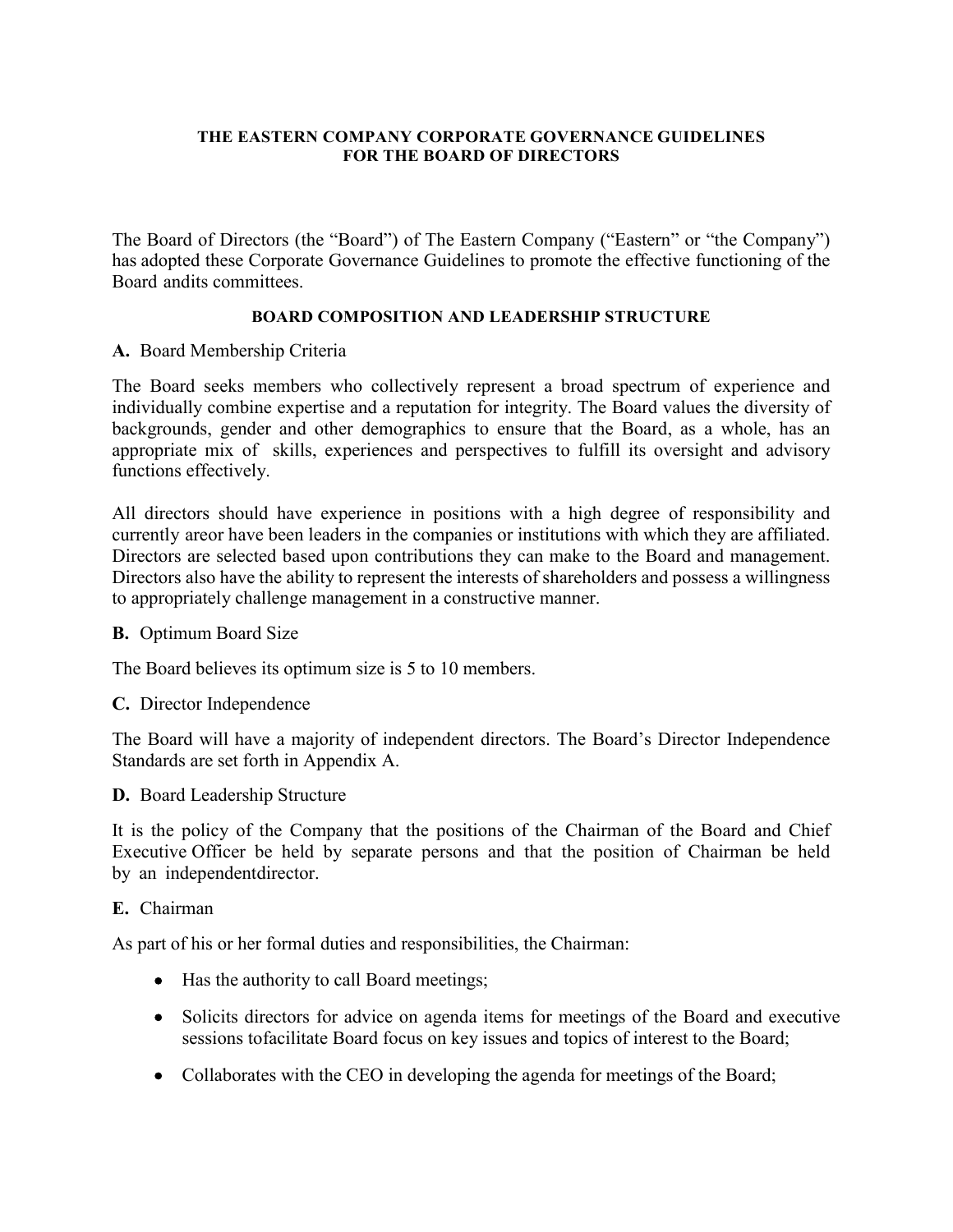- Approves Board meeting agendas and the schedule of Board meetings to assure that there issufficient time for discussion of all agenda items;
- Approves the types and forms of information sent to the Board;
- Facilitates the efficient and effective functioning and performance of the Board and discussionamong directors during Board meetings, executive sessions and outside of Board meetings;
- Facilitates communication among the Chairman, the CEO and the directors;
- Communicates with the CEO and other members of management, as appropriate, about decisionsreached, suggestions and views expressed by directors in executive sessions or outside of Board meetings;
- Communicates with the CEO between meetings and acts as a "sounding board" and advisor;
- Leads the annual evaluation of the performance and effectiveness of the Board, including consultation with each director regarding Board performance and effectiveness and, as necessary, individual director performance;
- Is available, if requested, to meet with the Company's primary regulators;
- Is available, if requested by major shareholders, for consultation and direct communication inaccordance with the Board Communication Policy set forth herein;
- Consults with the Chair of the Nominating and Governance Committee on Board successionplanning and Board Committee appointments;
- Coordinates with the Chair of the Nominating and Governance Committee on recruiting andinterviewing candidates for the Board; and
- Consults with the Chair of the Compensation Committee on the annual evaluation of the performance of the CEO.

# **F.** Selection of New Directors

The Nominating and Governance Committee recommends director candidates consistent with the Board membership criteria to the Board. The Chairman or the Nominating and Governance Committee chair extends invitations to join the Board to new directors.

# **G.** Majority Voting

The Company's Bylaws provide for a majority vote standard for the election of directors in an uncontested election. The Board expects that an incumbent director who fails to receive a majority of thevotes cast in an election that is not a Contested Election (as defined in the Company's Bylaws) will tender his or her resignation pursuant to the Company's Bylaws and will not participate in any proceedings by the Board or any committee thereof regarding whether to accept or reject such director's resignation, or whether to take other action with respect to such director.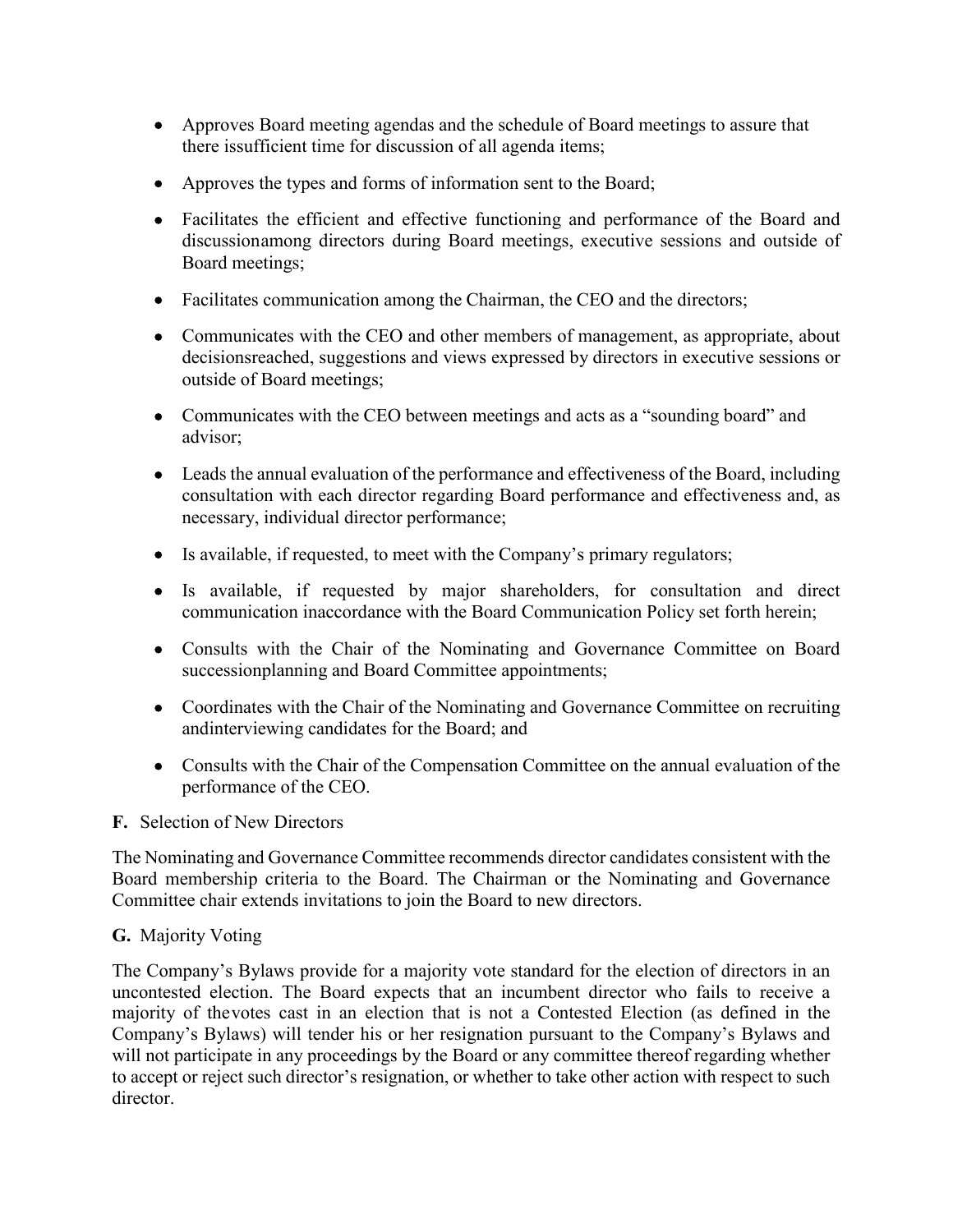### **CONTINUATION AS A DIRECTOR**

## **H.** Term Limits

The Board does not favor term limits for directors, but believes that it is important to monitor individual director performance. The Board also believes that it is important to have both shorter and longer- tenured directors with the goal of maintaining an appropriate balance of new perspectives and longer- term expertise and continuity.

**I.** Board Resignation Policy for Directors

When a director voluntary terminates his or her tenure, the Board expects that the director will provide advance notice of intent to resign or resignation to the Chairman and the Corporate Secretary.

**J.** Change in Director's Personal Circumstances

A director whose principal occupation or employer changes advises the Chairman and the Corporate Secretary.

**K.** Service on Other Boards and Audit Committees

A director who plans to join the board of directors or similar governing body of another public or privatecompany or an advisory board, who plans to join the audit committee of another public company, who plans to accept a significant committee or other board assignment (such as lead or presiding director or executive chair) on another public company board, or who experiences other changed circumstances thatcould diminish his or her effectiveness as a Board member will advise the Chairman and the Corporate Secretary before accepting such position, who coordinates with the Nominating and Governance Committee Chair for further review, as deemed appropriate.

Directors do not serve on the board of more than four public companies, including the Company; however, directors that serve as the active CEO of another public company does not serve on the board of more than two public companies, including the Company and the Board of the CEO's publiccompany.

#### **BOARD OPERATIONS**

## **L.** Duties and Obligations of Directors

Directors are expected to exercise their business judgment to act in good faith, on an informed basis and in what they reasonably believe to be the best interests of the Company and its shareholders. The Board expects directors to devote the time and effort necessary to properly fulfill the obligations of a director, taking into account memberships on other boards and other responsibilities. The proceedings and deliberations of the Board and its committees are confidential. The Board expects directors will maintainthe confidentiality of such proceedings and deliberations and any information received in connection with service as a director of the Company.

## **M.** Board Committees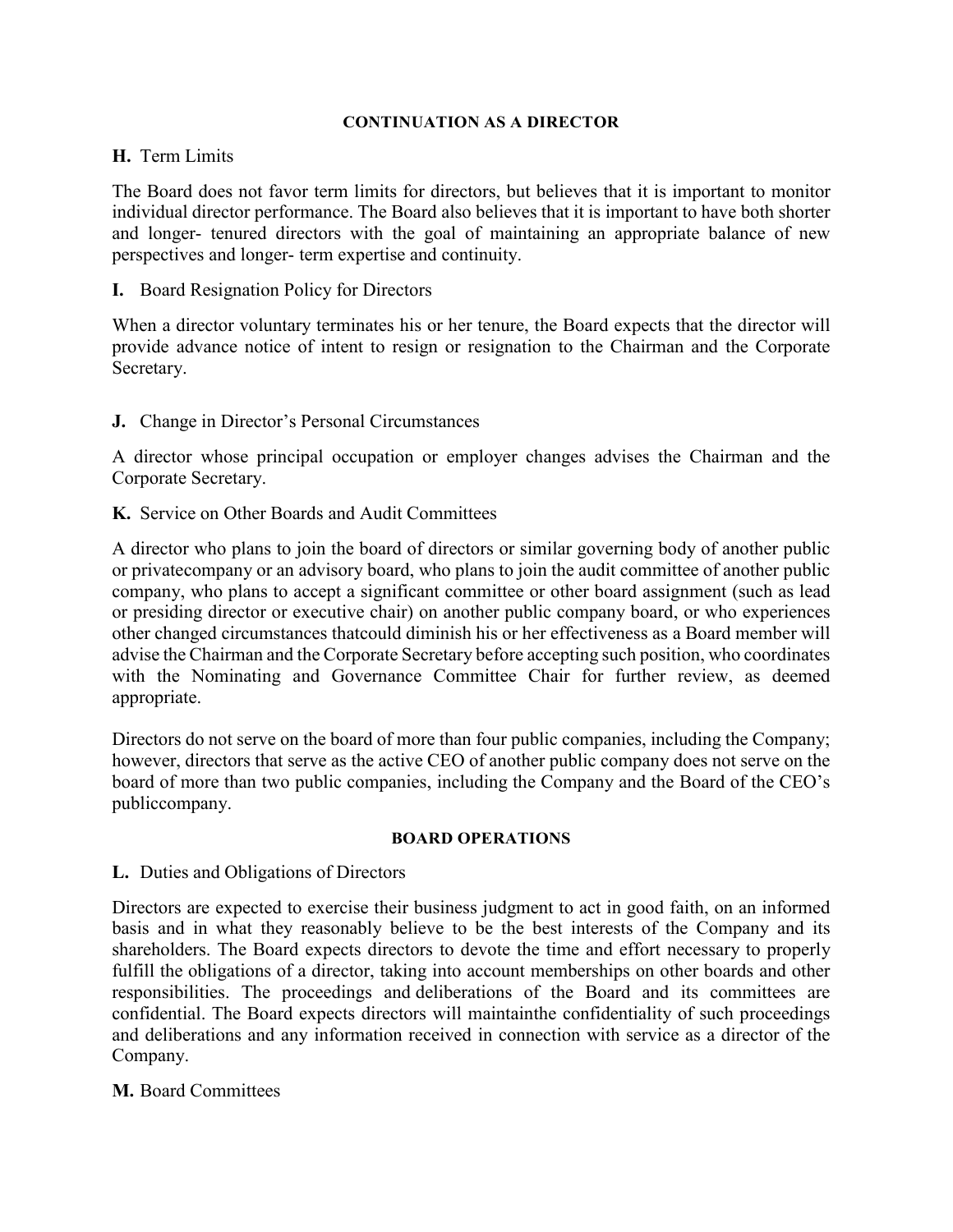The Board currently has established the following standing committees to assist the Board in its responsibilities: (i) Audit Committee, (ii) Compensation Committee, (iii) Nominating and Governance Committee; and (iv) the Executive Committee. The Board determines the responsibilities for each of these committees. The duties of each of these committees is outlined in the committee charters, which are published on the Company's website. Each committee reports regularly to the Board on key matters reviewed and approved by the committee, provided that such reporting is not required if all directors were present at the committee meeting or a director who was not present at such meeting is briefed separately. The Board also may establish and maintain additional committees to facilitate discharging its responsibilities. The Chairman regularly consults with committee chairs to obtain their insights and to optimize committee performance.

## **N.** Development of Agendas and Meeting Schedules

The Chairman, in consultation with directors, establishes the agendas and schedules for Board meetings. The Chairman approves Board meeting agendas and the schedule of Board meetings and may request the inclusion of additional agenda items. The committee chairs, in consultation with the Chairman, establish the committee agendas and schedules for committee meetings. Each standing committee meets as provided for in its respective charter during the year and, as necessary, receives reports from Company personnel on developments affecting the committee's work. Committee meetings include any participants the committee deems appropriate and are of sufficient duration and scheduled at such times as the committee deems appropriate to discharge properly its responsibilities.

## **O.** Distribution of Materials for Board and Committee Meetings

The Board believes it is critical for directors to have materials on topics to be discussed sufficiently in advance of the meeting date and for directors to be kept abreast of developments between Board and committee meetings. The Company regularly informs directors of Company and competitive developments and currently distributes, approximately a week in advance, written materials for use at regularly scheduled Board and committee meetings. Meeting materials and minutes for each committee meeting are available to all directors.

## **P.** Attendance of Directors at Board and Committee Meetings

The Board expects directors will attend the meetings of the Board and the committees on which they serve and to review in advance materials distributed before the meeting. All directors, whether or not members of a committee, are permitted to attend committee meetings at the discretion of the committee Chair.

# **Q.** Attendance of Directors at the Annual Meeting of Shareholders

The Board expects that directors will attend the annual meeting of shareholders.

## **R.** Board Access to Non-Directors

Directors have complete and open access to all senior members of management and other employees of the Company. The Board believes that the attendance of key executive officers augments the meeting process. TheCompany's Chief Financial Officer attends all scheduled Board meetings, at the invitation of the Board, and responds to questions posed by directors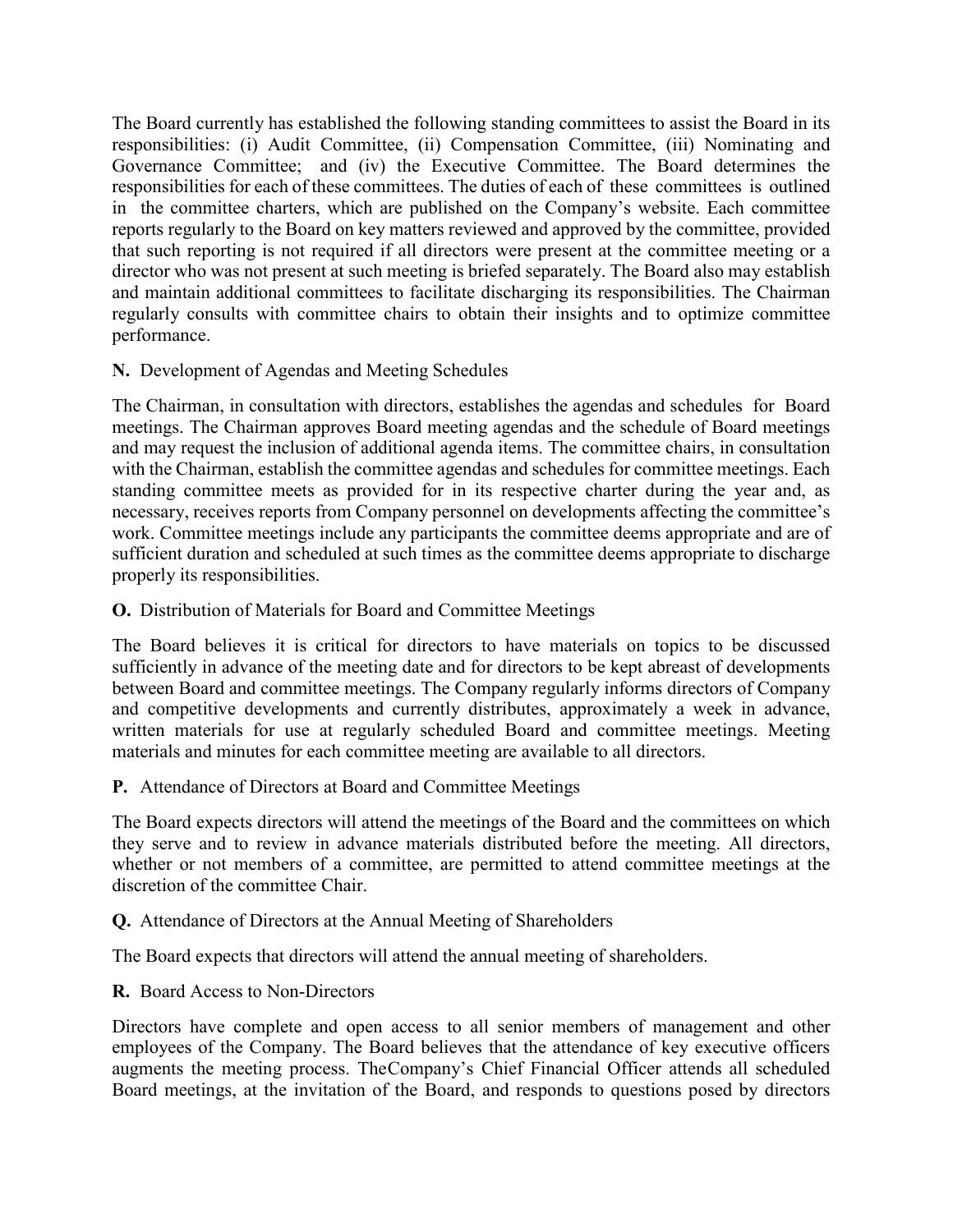relating to their areas of expertise. The CEO also invites keyemployees to attend Board sessions at which the CEO believes they can meaningfully contribute to Board discussion. Such persons do not attend Executive Sessions.

**S.** Executive Sessions of Directors

"Executive Sessions" are sessions of the Board that only include only non-executive directors. Non-executive directors meet in Executive Sessions on a regular basis. The Chairman has the authority to call and lead Executive Sessions.

**T.** Director Access to Independent Advisors

The Board, the Chairman and its committees have the right at any time to retain independent financial, legal or other advisors and the Company provides appropriate funding.

**U.** Board Compensation

The Compensation Committee recommends director compensation and benefits to the Board. In discharging this duty, the Compensation Committee is guided by three goals: compensation should fairlypay directors for work required in a company of the Company's size and scope; compensation should align directors' interests with the long-term interests of shareholders; and the structure of the compensation should be easy for shareholders to understand. The Board believes that its compensation should be distributed in the form of equity in the Company because it believes that this more closely aligns the long-term interests of directors with those of shareholders and provides a continuing incentive for directors to foster the Company's success.

#### **BOARD FUNCTIONS**

**V.** Risk Oversight

The Board has oversight for the Company's global risk management framework and is responsible for helping to ensure that the Company's risks, including reputational risks, are managed in a sound manner. The Board regularly reviews the Company's risks and the responsibilities of management and the Board committees to assist the Board in its risk oversight.

**W.** Strategy and Business Plans

The Board oversees the Company's strategy and annual business plans, and risks related thereto, and regularly reviews with management the Company's financial performance, strategy and business plans.

#### **X.** Culture, Values and Conduct

The Board oversees the Company's practices and procedures relating to culture, values and conduct, and risks related thereto, and receives reports on the Company's culture, values and conduct.

### **Y.** Succession Planning

The Board oversees plans for management development and succession. The Company's senior executives serving on the Operating Committee complete a succession plan for their areas of responsibility that is reviewed with the CEO. The CEO provides input on each succession plan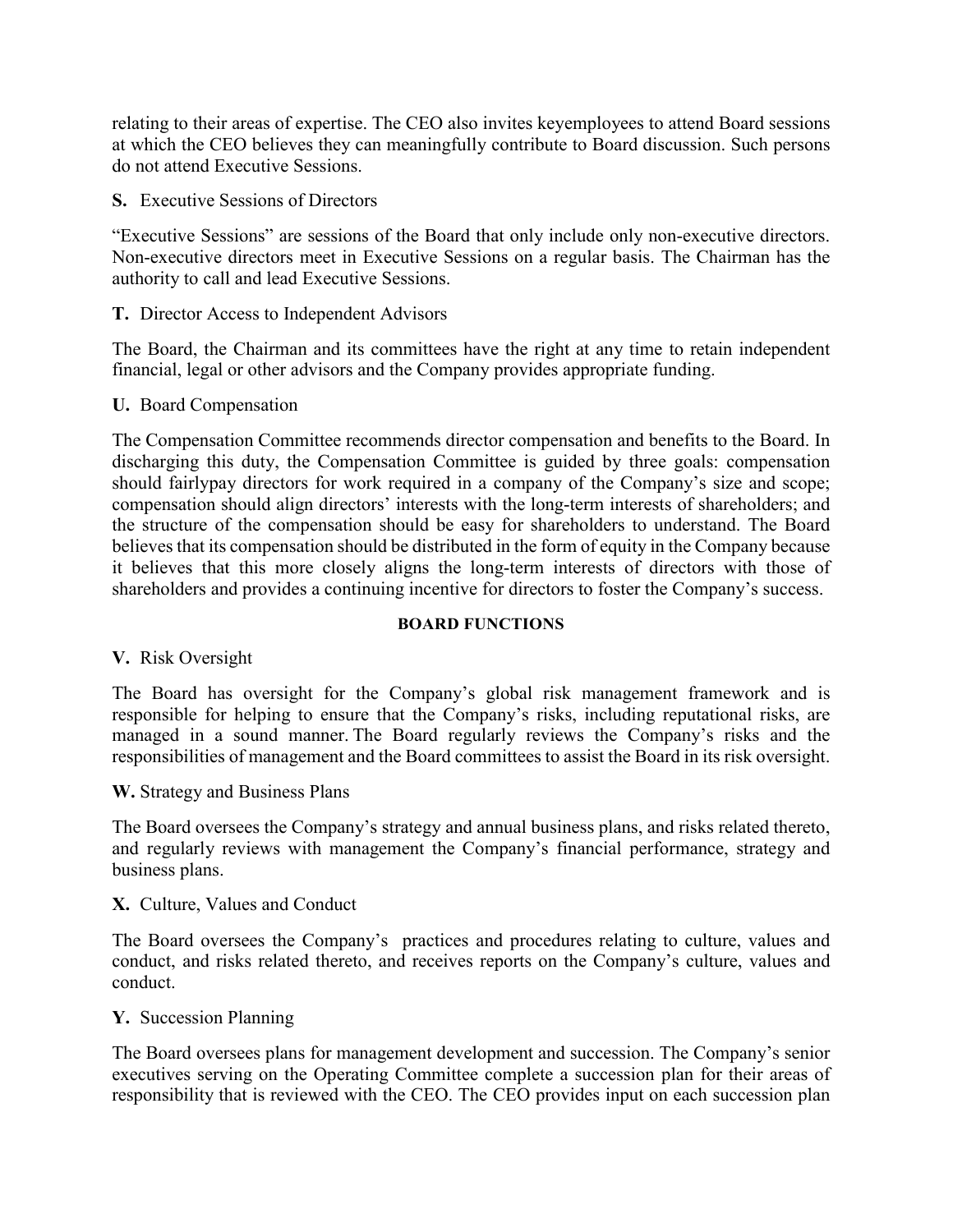and discusses the plans with the Board. The CEO reviews with the Board succession planning for his successor at least annually. The Board periodically reviews succession plans for the CEO and senior executives. Succession planning includes policies and principles for CEO selection and performance review, as well as policies regarding succession in the event of an emergency or the retirement of the CEO.

# **Z.** Formal Evaluations of the Chief Executive Officer

The Board establishes subjective and objective performance criteria at the beginning of each year for use in formal evaluations of the CEO. The Chairman conducts the evaluation of the CEO in the context ofits review of the Company's performance in meeting its priorities.

# **AA.** Evaluation of Board, Chairman and Committee Performance

The Nominating and Governance Committee oversees and approves the process and guidelines for the annual evaluation of the performance and effectiveness of the Board, the Chairman and each of the (i) Audit, (ii) Compensation, and (iii) Nominating and Governance Committees, including self-evaluations by each of these committees and the Board. The evaluation process may include Board member interviews, written guidelines or such other means as the Nominating and Governance Committee determines appropriate and may encompass such factors as duties and responsibilities, Board and committee structure, culture, process and execution or such other factors as determined appropriate.

## **SHAREHOLDER COMMUNICATIONS**

# **BB.** Communications with the Board

The Board believes that under ordinary circumstances, management speaks for the Company and the Chairman speaks for the Board. Directors may, from time to time, meet with or communicate with various constituencies that are involved with the Company. It is expected that directors would do this with the knowledge of management and, in most instances, at the request of management.

Shareholders and other interested parties may contact the Board, the non-executive directors, an individual director (including the Chairman) or a committee of the Board, by writing to them at The Eastern Company, 112 Bridge Street, Naugatuck, CT 06770. Communications are distributed by the Corporate Secretary to the appropriate director or directors, except for solicitations, advertisements, "junk" mail, mass mailings, etc. Proposals submitted by shareholders are not covered under this policy.

# **CC.** Director Candidates Recommended by Shareholders

Eastern shareholders who wish to recommend a director candidate for the Nominating and Governance Committee's consideration must submit the recommendation in writing to the committee at the address noted in "Shareholder Communications" above. The recommendation must demonstrate that it is being submitted by a current Eastern shareholder and must include information about the candidate, including name, age, business address, principal occupation, principal qualifications and other relevant biographical information. Shareholders also must provide confirmation of the candidate's consent to serve as a director. Shareholders may make recommendations at any time, but recommendations for the consideration of nominees at the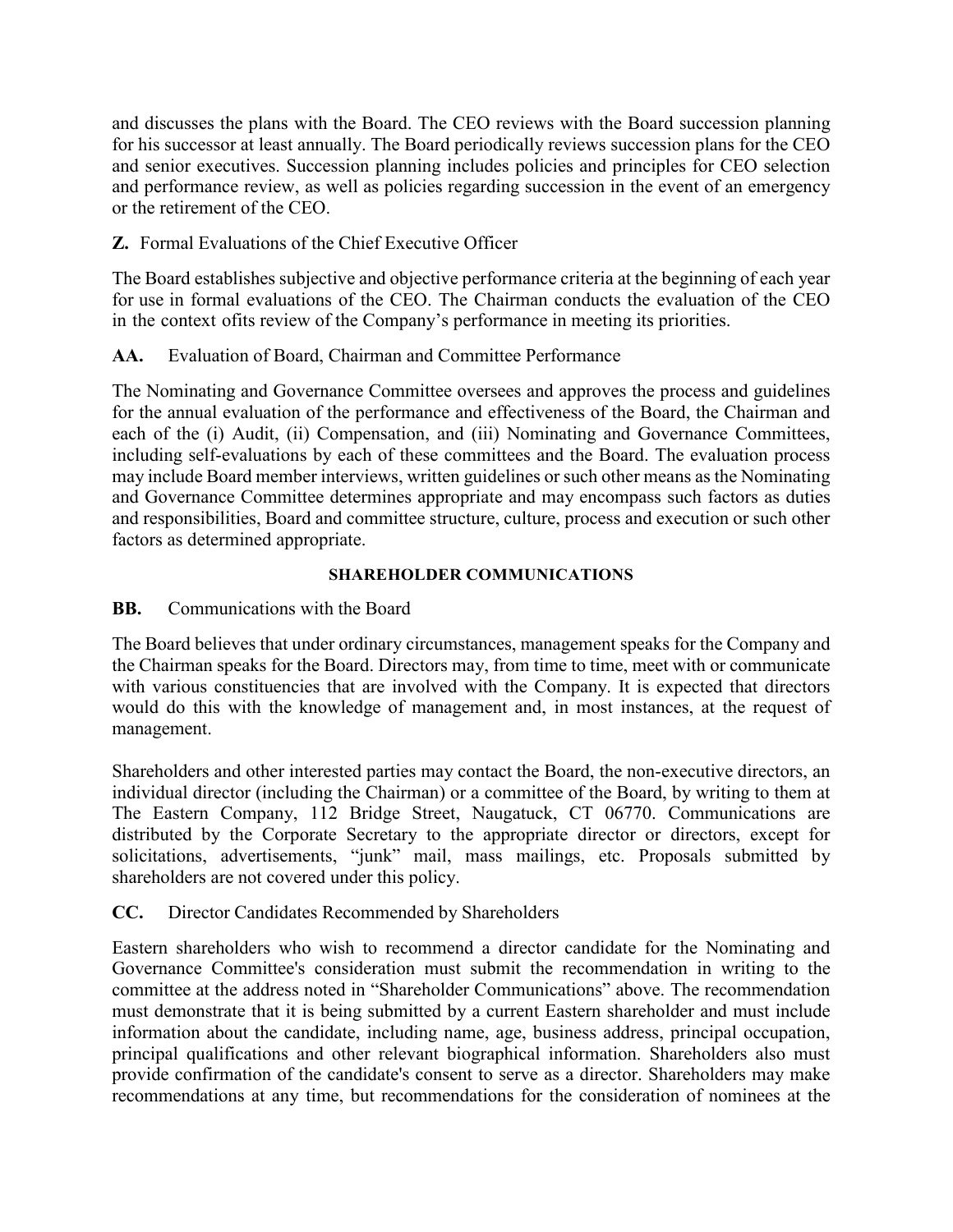annual meeting of shareholders must be received not less than 120 days before the first anniversary of the date that Eastern's proxy statement was released to shareholders in conjunction with the previous year's annual meeting.

## **DIRECTOR STOCK OWNERSHIP**

## **DD.** Director Equity Ownership and Retention Requirements

Each non-executive director receives his or her entire compensation for Board service in the form of Eastern shares of common stock. Non-executive directors are required to retain ownership of a number of shares of Eastern Common Stock and/or Eastern stock unit awards with a value equal to five times the initial annual Board retainer during his or her tenure on the Board and for six months following the termination of their tenure. Non-executive directors will acquire their expected ownership within five years of joining the Board. These equity ownership requirements help align non-executive directors' interests with shareholders' interests.

## **EE.** Prohibition Against Hedging and Pledging

Directors may not enter into hedging transactions in respect of Eastern common stock or pledge Eastern common stock in connection with a margin or other loan transaction.

### **CUMULATIVE VOTING**

## **FF.** Cumulative Voting

The Board strongly supports the "one share/one vote" concept and opposes cumulative voting. Itopposes the ability of a single investor or group of investors to band together to achieve a goal, such as the election of a director, which is not supported by a majority of the Company's shareholders.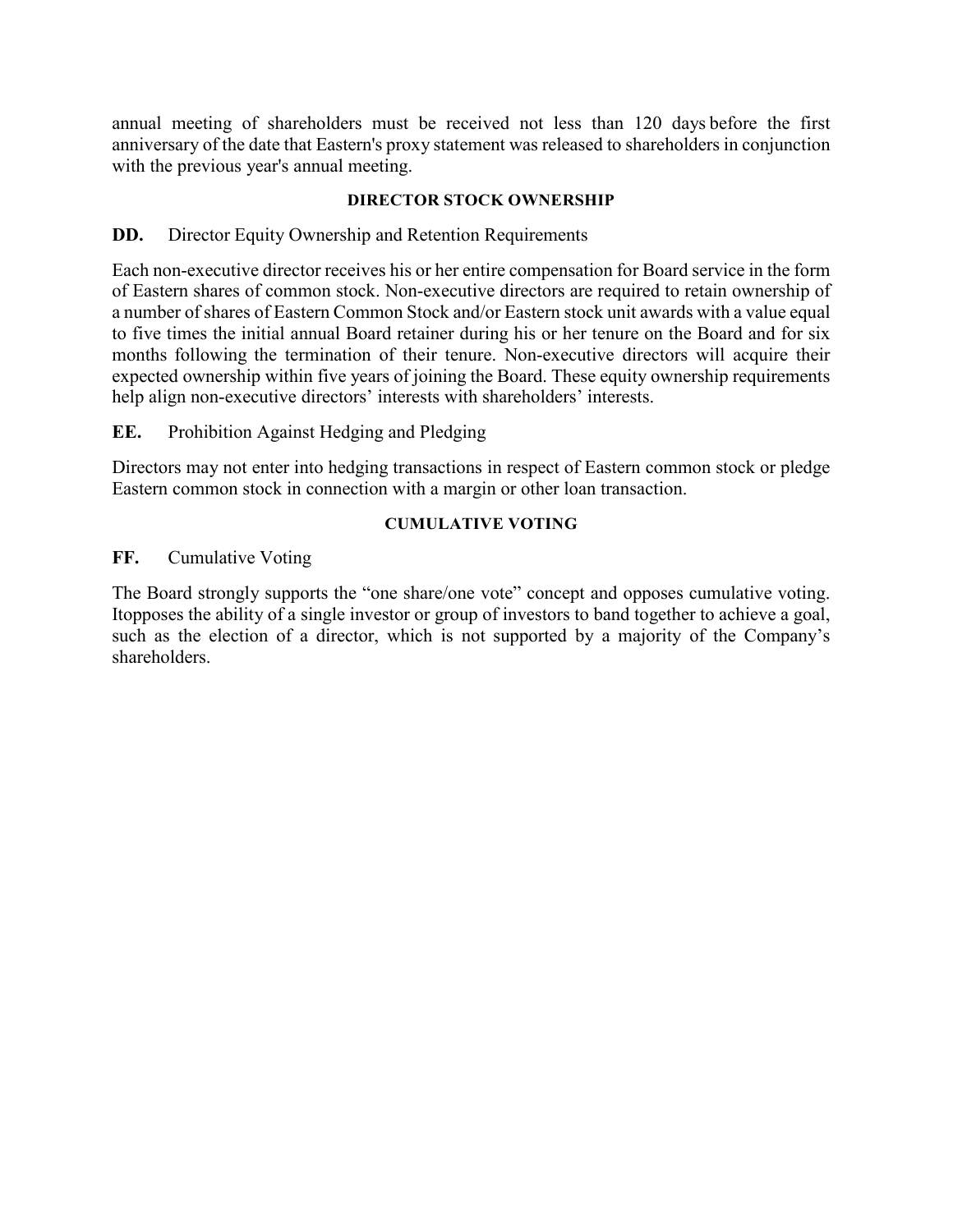### **Appendix A**

Definition of "Independent" Directors

The Board has established the following guidelines to assist it in determining whether or not directors qualify as "independent" pursuant to the guidelines and requirements set forth in the Corporate Governance Rules of the NASDAQ Stock Exchange. In each case, the Board will broadly consider all relevant facts and circumstances and apply the following standards (in accordance with the guidance,and subject to the exceptions, provided by the New York Stock Exchange in its Commentary to its Corporate Governance Rules):

- **1.** Employment and commercial relationships affecting independence.
	- **A. Current Relationships.** A director will not be independent if: (i) the director is a current partner or current employee of Eastern's internal or external auditor; (ii) an immediate family member of the director is a current partner of Eastern's internal or external auditor; (iii) an immediate family memberof the director (a) is a current employee of Eastern's internal or external auditor and (b) personallyworks on Eastern's audit; (iv) the director is a current employee or an immediate family member of the director is a current executive officer, of an entity that has made payments to, or received payments from, Eastern for property or services in an amount which, in any of the last three fiscal years, exceeds the greater of \$1 million or 2% of such other company's consolidated gross revenues; or (v) the director's spouse, parent, sibling or child is currently employed by Eastern.
	- **B. Relationships within Preceding Three Years.** A director will not be independent if, within the preceding three years: (i) the director is or was an employee of Eastern; (ii) an immediate familymember of the director is or was an executive officer of Eastern; (iii) the director or an immediate familymember of the director was (a) a partner or employee of Eastern's internal or external auditor and (b) personally worked on Eastern's audit within that time; (iv) the director or an immediate family member of the director received more than \$120,000 in direct compensation in any twelve-month period from Eastern, other than (a) director and committee fees and pension or other forms of deferred compensation for prior service (provided such compensation is not contingent in any way on continued service) and (b)compensation paid to an immediate family member of the director who is an employee (other than an executive officer) of Eastern; or (v) a present Eastern executive officer is or was on the compensation committee of the board of directors of a company that concurrently employed the Eastern director or an immediate family member of the director as an executive officer.
- **2.** Relationships not deemed material for purposes of director independence.

In addition to the provisions of Section 1 above, each of which must be fully satisfied with respect to each independent director, the Board must affirmatively determine that the director has no material relationship with Eastern. To assist the Board in this determination, it has adopted the followingcategorical standards of relationships that are not considered material for purposes of determining a director's independence. Any determination of independence for a director that does not meet these categorical standards will be based upon all relevant facts and circumstances and the Board discloses thebasis for such determination in the Company's proxy statement.